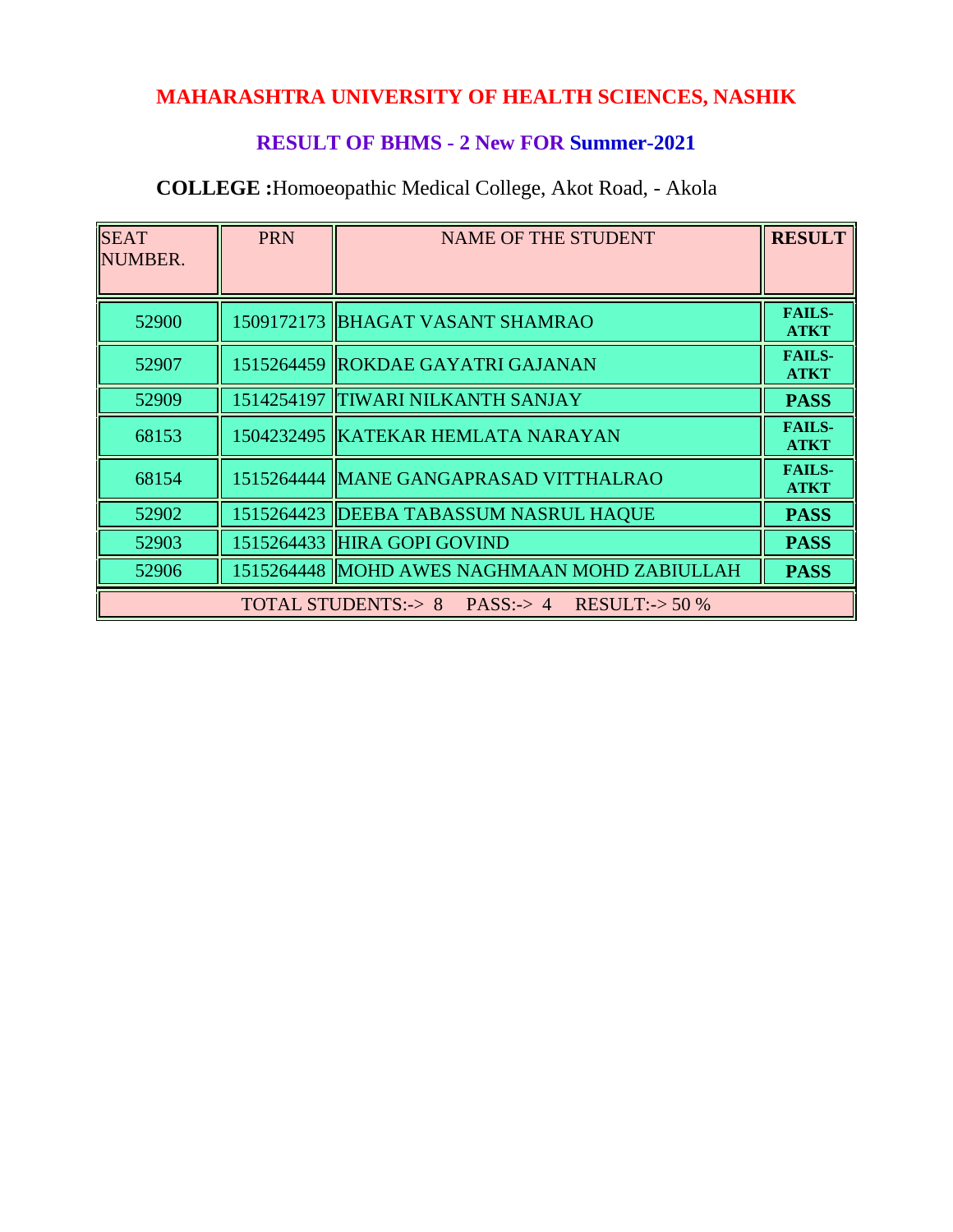# **MAHARASHTRA UNIVERSITY OF HEALTH SCIENCES, NASHIK**

## **RESULT OF BHMS-2015 - 2 FOR Summer-2021**

| <b>SEAT No.</b> | <b>PRN</b> | <b>NAME OF THE STUDENT</b>                        | <b>RESULT</b>                |
|-----------------|------------|---------------------------------------------------|------------------------------|
| 57550           |            | 1520185383 ALIYA TAHREEN SYED AFSAR ALI           | <b>PASS</b>                  |
| 57551           | 1519254235 | <b>ASFIYA SADAF NISAR ALI</b>                     | <b>PASS</b>                  |
| 57552           |            | 1520185385 ASMA PARVEEN MOHAMMAD HUSAIN           | <b>PASS</b>                  |
| 57553           | 1516136961 | <b>ATIF HUSSAIN KHAN IZHAR KHAN</b>               | <b>PASS</b>                  |
| 57554           | 1520185387 | AWATADE AKANKSHA DEVENDRA                         | <b>PASS</b>                  |
| 57555           | 1519193543 | <b>BHAGAT PRANAY SUDARSHAN</b>                    | <b>PASS</b>                  |
| 57556           | 1519254241 | <b>BODKHE SNEHA MADAN</b>                         | <b>PASS</b>                  |
| 57557           | 1519254245 | <b>DEOTALU POONAM SHYAM</b>                       | <b>PASS</b>                  |
| 57558           | 1520185393 | DHARMAL ARYA OMPRAKASH                            | <b>PASS</b>                  |
| 57559           | 1518234705 | <b>FALKE GAJANAN BHIKAJI</b>                      | <b>FAILS-</b><br><b>ATKT</b> |
| 57560           | 1520185394 | FARAH DEEBA MOHAMMAD MUZAFFAR<br><b>HUSAIN</b>    | <b>PASS</b>                  |
| 57561           | 1519254249 | FARHAN KHAN DURRANI HAMEED KHAN<br><b>DURRANI</b> | <b>PASS</b>                  |
| 57563           | 1519254252 | <b>GAWANDE RUCHIKA DHARERAO</b>                   | <b>PASS</b>                  |
| 57564           | 1519254253 | <b>GHOLAP SHIVANI BHARAT</b>                      | <b>PASS</b>                  |
| 57565           | 1520185396 | <b>GHOLAVE RUTUJA SANJAY</b>                      | <b>PASS</b>                  |
| 57566           | 1518234707 | <b>GHULE SHUBHANGI ULAHAS</b>                     | <b>FAILS-</b><br><b>ATKT</b> |
| 57567           | 1520185399 | HAMMAD MALIK ABDUL SALAM                          | <b>FAILS-</b><br><b>ATKT</b> |
| 57568           | 1520185400 | HARAMKAR VAISHNAVI GAJANAN                        | <b>FAILS-</b><br><b>ATKT</b> |
| 57569           | 1520185401 | HARSHADA SONTAKKE                                 | <b>PASS</b>                  |
| 57571           |            | 1519254261  INGLE REVTI SANJAY                    | <b>PASS</b>                  |
| 57572           |            | 1520185405 JJADHAV PAVAN DNYANESHWAR              | <b>PASS</b>                  |
| 57573           |            | 1520185406 JJADHAV VAISHNAVI GYANDEV              | <b>FAILS-</b><br><b>ATKT</b> |
| 57574           | 1519193551 | <b>JJAISWAL AMAN PRAMODKUMAR</b>                  | <b>FAILS-</b><br><b>ATKT</b> |
| 57575           |            | 1520185407 JAVERIYA SADAF AJAZ KHAN               | <b>PASS</b>                  |
| 57576           |            | 1519254268 JIWATNIDIYA AMAHENDRA                  | <b>PASS</b>                  |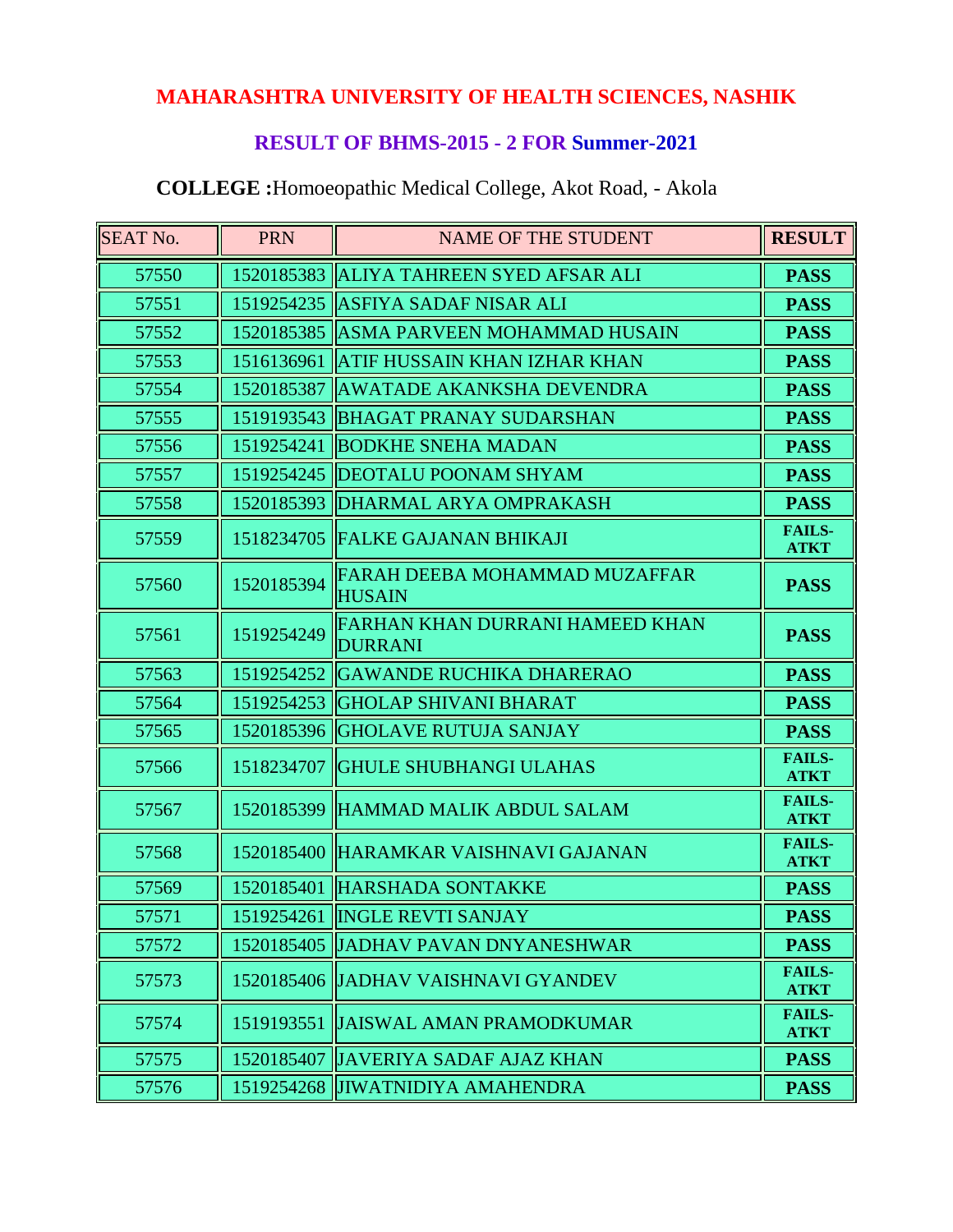| 57577 |            | 1520185410 JUWERIYA NAAZ ABDUS SADIQUE          | <b>PASS</b>                  |
|-------|------------|-------------------------------------------------|------------------------------|
| 57578 |            | 1520185414 KATADE VAISHNAVI BHAGWAN             | <b>PASS</b>                  |
| 57579 |            | 1518234716 KHAN NAUSHIN AJAZ                    | <b>PASS</b>                  |
| 57580 | 1519254275 | KHAN ASHFIYA KANWAL HAFIZULLAH                  | <b>PASS</b>                  |
| 57581 | 1519254276 | <b>KSHIRSAGAR VRUSHALI DINESH</b>               | <b>FAILS-</b><br><b>ATKT</b> |
| 57582 | 1516136971 | LAD PRAJAKTA PRAFULLA                           | <b>PASS</b>                  |
| 57583 |            | 1519254279 LOHIYA RADHA SUNILKUMAR              | <b>PASS</b>                  |
| 57585 |            | 1520185420 MANIKPURE MAKRAND ARVIND             | <b>PASS</b>                  |
| 57586 | 1520185421 | MEHVASH JAWERIYA BARKAT ALI                     | <b>PASS</b>                  |
| 57587 |            | 1518234719 MOHAMMAD FAIZAN IRFANODDIN           | <b>FAILS-</b><br><b>ATKT</b> |
| 57588 |            | 1516136976 MOHAMMAD MUJAHID ABDUL QAYYUM        | <b>FAILS-</b><br><b>ATKT</b> |
| 57589 | 1520190351 | MOHAMMAD OWAIS ATHER SHAIKH<br><b>BISMILLAH</b> | <b>PASS</b>                  |
| 57590 |            | 1520185426 MOREY VAISHNAVI SANTOSH              | <b>PASS</b>                  |
| 57591 |            | 1520185428   NAZISH ALMAS ABRAR AHMAD KHAN      | <b>PASS</b>                  |
| 57592 | 1520185429 | NICHAL ADITYA ARVIND                            | <b>PASS</b>                  |
| 57593 |            | 1518234726 NISHAT TABASSUM SHAIKH ASLAM         | <b>FAILS-</b><br><b>ATKT</b> |
| 57595 |            | 1520185432 PATHAN BABY TAMANNA WASILKHAN        | <b>PASS</b>                  |
| 57596 |            | 1519254290 PATIL NEHA AMOL                      | <b>PASS</b>                  |
| 57597 |            | 1520185435   PAWAR PAYAL YOGESH                 | <b>PASS</b>                  |
| 57598 |            | 1520185436 RAJURKAR GAURI BABAN                 | <b>PASS</b>                  |
| 57599 |            | 1520185437 RUMAISA AAFREEN ZAKIR HUSAIN         | <b>PASS</b>                  |
| 57600 |            | 1520185438 SAHU KHUSHI MANOJ                    | <b>PASS</b>                  |
| 57601 |            | 1520185439 SAHU SNEHA RAJESH                    | <b>PASS</b>                  |
| 57602 |            | 1519254294 SANA PARVEEN MUMTAZ AHMAD            | <b>PASS</b>                  |
| 57603 |            | 1519254295 SANIYA SADAF MOHAMMAD AQEEL          | <b>PASS</b>                  |
| 57605 |            | 1520185442   SAYYED SHABNAMFATIMA KADIR         | <b>FAILS-</b><br><b>ATKT</b> |
| 57606 | 1518234733 | SAYYEDA NAMRA FATEMA SAYYED<br><b>TAJODDIN</b>  | <b>PASS</b>                  |
| 57607 | 1518234736 | <b>SHAIKH ZAMEER SHAIKH BISMILLAH</b>           | <b>FAILS-</b><br><b>ATKT</b> |
| 57608 |            | 1516136988 SHAIKH AKRAM SHAIKH AFSAR            | <b>FAILS-</b><br><b>ATKT</b> |
| 57609 |            | 1520185446 SHAIKH NIDA SAHER RAFIQUE            | <b>PASS</b>                  |
| 57610 |            | 1520185448 SHEIKH RANI AYYUB                    | <b>PASS</b>                  |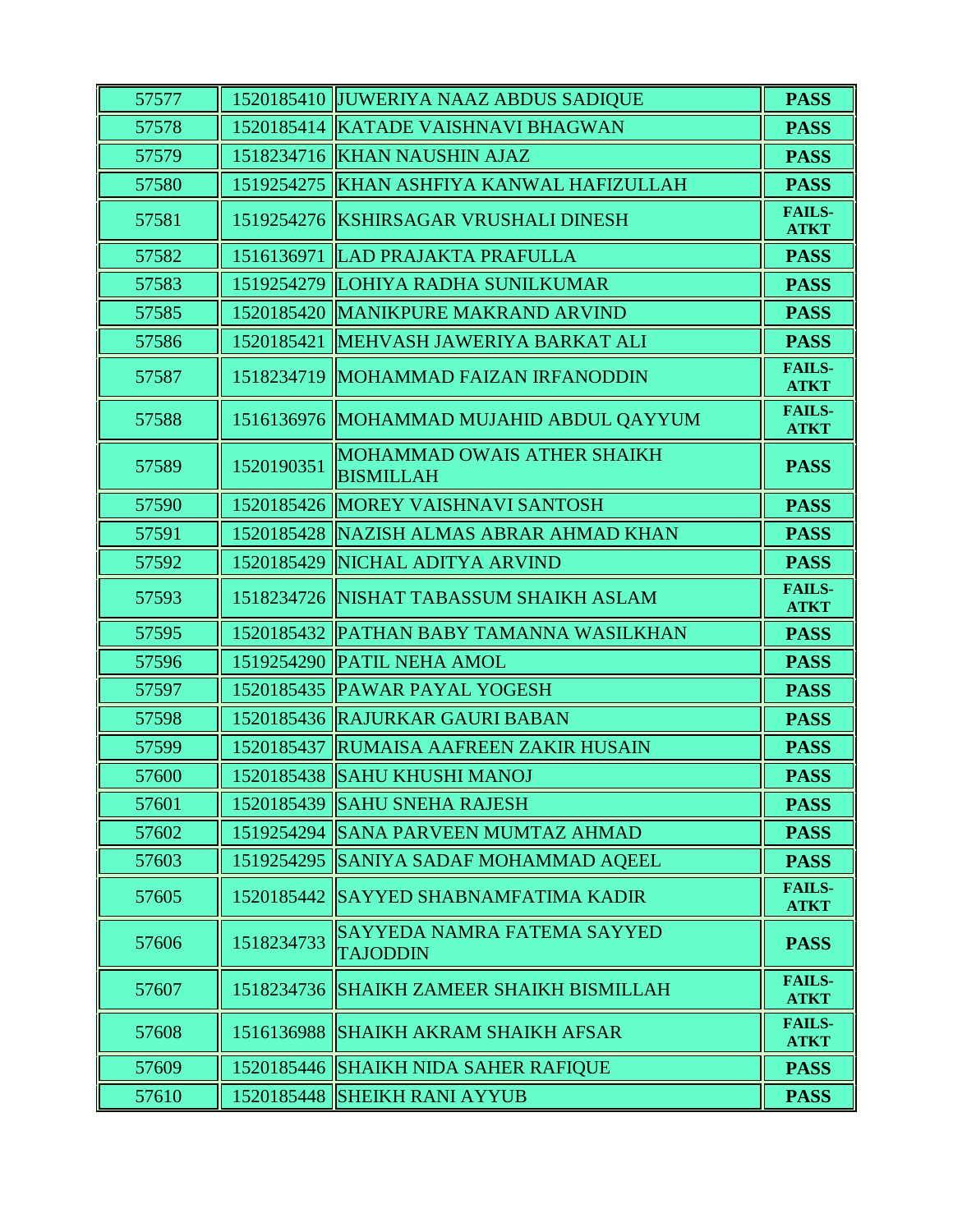| 57611                                                                           | 1520185449 | <b>SHEIKH SAKIB AYYUB</b>                           | <b>FAILS-</b><br><b>ATKT</b> |
|---------------------------------------------------------------------------------|------------|-----------------------------------------------------|------------------------------|
| 57612                                                                           | 1518234741 | <b>SHIVAM UMESH SHAHU</b>                           | <b>PASS</b>                  |
| 57613                                                                           | 1516136994 | SIRSAT BHAVESH SHIVKUMAR                            | <b>PASS</b>                  |
| 57614                                                                           | 1519254307 | <b>SIRSAT NALINI VIJAY</b>                          | <b>FAILS-</b><br><b>ATKT</b> |
| 57615                                                                           | 1520185453 | SUFIYAN ALI ZAFAR ALI                               | <b>FAILS-</b><br><b>ATKT</b> |
| 57617                                                                           | 1520185455 | SUMAYYA TARANNUM FIROZ MOHAMMAD<br><b>SYED</b>      | <b>PASS</b>                  |
| 57618                                                                           |            | 1520185456 SYED AAQIBUDDIN QUADRI SYED TAJUDDIN     | <b>PASS</b>                  |
| 57619                                                                           | 1519254310 | <b>TAHREEM SANA FAHIMMUDDIN</b>                     | <b>FAILS-</b><br><b>ATKT</b> |
| 57620                                                                           | 1520185457 | <b>TAYADE RAJESHWARI SANJAY</b>                     | <b>PASS</b>                  |
| 57621                                                                           | 1520185458 | <b>THAKARE SAPANA RAJIV</b>                         | <b>PASS</b>                  |
| 57623                                                                           | 1520185459 | <b>THORAT HARSHAL VINOD</b>                         | <b>PASS</b>                  |
| 57624                                                                           | 1518234745 | <b>TIWARI CHANDAN ARUN</b>                          | <b>PASS</b>                  |
| 57625                                                                           | 1518234746 | <b>TIWARI SHIVAM AJAY</b>                           | <b>PASS</b>                  |
| 57626                                                                           | 1519254312 | TUBA KAUSAR MOHAMMAD SADIQUE<br><b>KAUSAR</b>       | <b>PASS</b>                  |
| 57627                                                                           | 1520185461 | UMAK TRUPTI GANESH                                  | <b>PASS</b>                  |
| 57628                                                                           | 1518234747 | UNAIB AHMAD KHAN AJMATULLAH KHAN                    | <b>PASS</b>                  |
| 57629                                                                           | 1516137001 | <b>WAGH PRIYA BHAGWAN</b>                           | <b>FAILS-</b><br><b>ATKT</b> |
| 57630                                                                           |            | 1520185464  WASIF ANWAR SAROSH MOHD IRFAN SHAIKH    | <b>PASS</b>                  |
| 57631                                                                           |            | 1519254316 ZINNIRA AMBER ASHRAFUR REHMAN            | <b>PASS</b>                  |
| 57632                                                                           |            | 1519254317  ZUBIYA TAQDEES RAFIQUE KHAN             | <b>PASS</b>                  |
| 57633                                                                           |            | 1518234749   ZUNERA ASWAD IBRAHIM KHAN              | <b>PASS</b>                  |
| 57549                                                                           | 1518234691 | <b>AASEMA MUZAIYYAN SYED MAJEED</b>                 | <b>PASS</b>                  |
| 57584                                                                           |            | 1520185418   MAHALLE SHRAVANI RANJIT                | <b>PASS</b>                  |
| 57604                                                                           | 1520185441 | <b>SAYYED FAIZAN SAYYED NASIR</b>                   | <b>PASS</b>                  |
| 57616                                                                           | 1520185454 | <b>SUMAYYA TABASSUM MOHAMMAD</b><br><b>RAFEEQUE</b> | <b>PASS</b>                  |
| 57594                                                                           | 1520185431 | <b>PAGDHUNE YASHASVI GOVARDHAN</b>                  | <b>PASS</b>                  |
| 57570                                                                           |            | 1519254259 HIBARE DEVIKA DILIP                      | <b>PASS</b>                  |
| <b>TOTAL STUDENTS:-&gt; 83</b><br>PASS: $> 65$<br>RESULT: -> 78.3132530120482 % |            |                                                     |                              |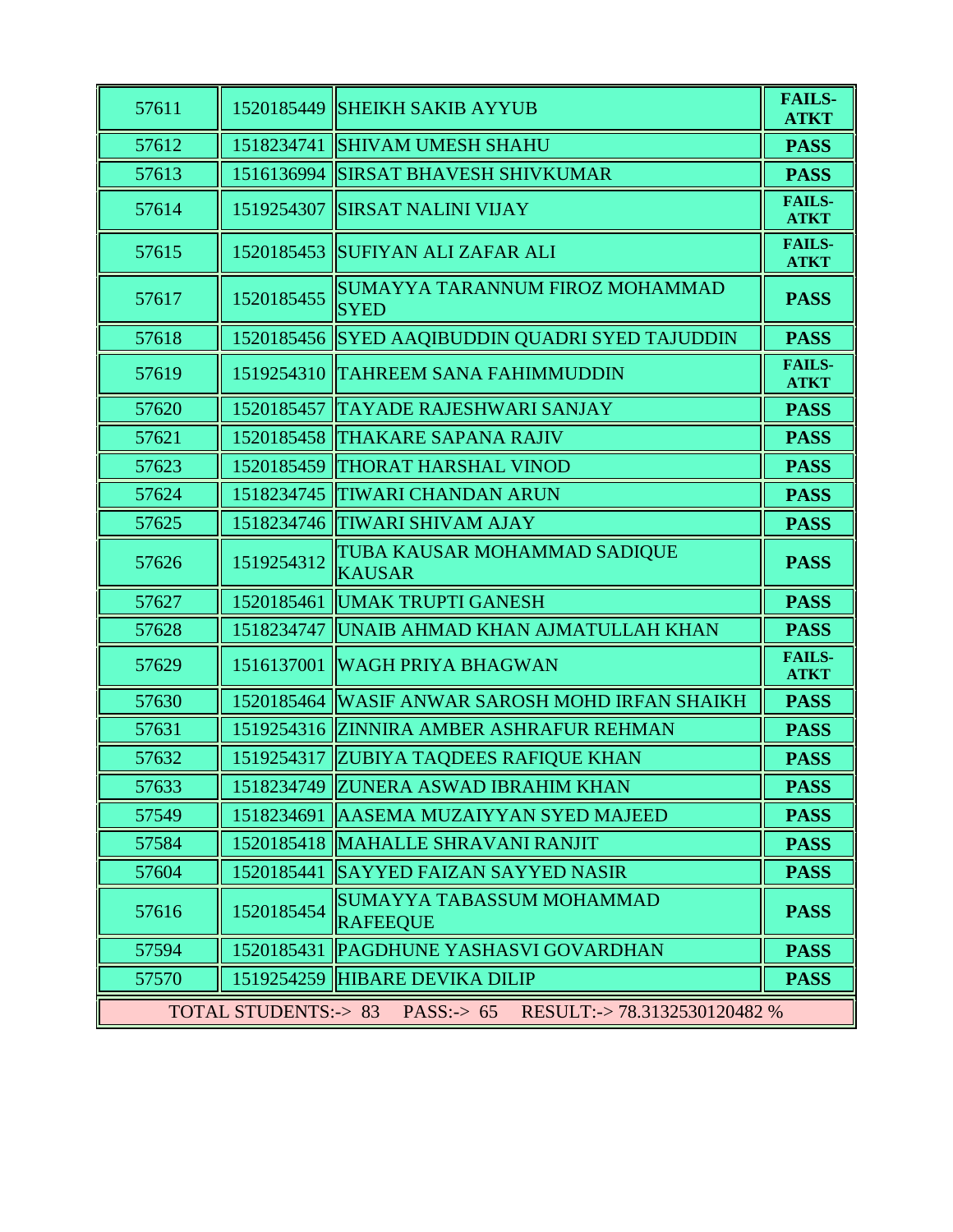#### **RESULT OF BHMS – 3 new FOR Summer-2021**

| <b>SEAT No.</b> | <b>PRN</b>                                         | <b>NAME OF THE STUDENT</b>                    | <b>RESULT</b>                |  |
|-----------------|----------------------------------------------------|-----------------------------------------------|------------------------------|--|
| 58012           |                                                    | 1515264409 AATIF KHAN ALTAF KAHN              | <b>FAILS-</b><br><b>ATKT</b> |  |
| 58013           |                                                    | 1515264449   MOHD SHOAIB SHAIKH HABEEB SHAIKH | <b>FAILS-</b><br><b>ATKT</b> |  |
| 58014           |                                                    | 1512285707 SAMEER KHAN IQBAL KHAN             | <b>PASS</b>                  |  |
| 58015           |                                                    | 1514252819  SHAIKH MOHAMMAD RIYAZ ABDUL KARIM | <b>PASS</b>                  |  |
| 58016           |                                                    | 1515264470 SYED AFZAL SYED BILAL              | <b>FAILS-</b><br><b>ATKT</b> |  |
|                 | TOTAL STUDENTS: $> 5$ PASS: $> 2$ RESULT: $> 40\%$ |                                               |                              |  |

## **COLLEGE :**Homoeopathic Medical College, Akot Road, - Akola

### **RESULT OF BHMS-2015 - 3 FOR Summer-2021**

| <b>SEAT No.</b>                                                    | <b>PRN</b> | <b>NAME OF THE STUDENT</b>                 | <b>RESULT</b>     |
|--------------------------------------------------------------------|------------|--------------------------------------------|-------------------|
| 60333                                                              |            | 1517261435 ABDUL QADAR AZKA ABDUL HAKIM    | <b>PASS</b>       |
| 60334                                                              |            | 1516136956 ALI SIMRAN YUNUS                | <b>PASS</b>       |
| 60335                                                              |            | 1518234695   ANAM FIRDAUS SAJIDULLAH KHAN  | <b>FAILS-ATKT</b> |
| 60336                                                              |            | 1518234698 AQSA FATEMA MOHD. FIROZ ANSARI  | <b>PASS</b>       |
| 60337                                                              | 1516136962 | <b>CHORMARE ANANT TANHAJI</b>              | <b>FAILS-ATKT</b> |
| 60338                                                              | 1518234704 | <b>FAISAL KHAN HABIB KHAN</b>              | <b>FAILS-ATKT</b> |
| 60339                                                              | 1518234710 | <b>JADHAO ASHWINI SHAHADEO</b>             | <b>PASS</b>       |
| 60340                                                              | 1516136970 | KORDE PRALHAD RAGHUNATH                    | <b>FAILS-ATKT</b> |
| 60341                                                              |            | 1517261473 NABEELA IFFAT MOHAMMAD YAQUB    | <b>PASS</b>       |
| 60342                                                              |            | 1518234730 SABREEN HAYAT MUBASHSHIR HUSAIN | <b>PASS</b>       |
| 60343                                                              | 1518234731 | SAMEYA SHAJAR M. FAIYAZ HUSAIN ANSARI      | <b>PASS</b>       |
| 60344                                                              |            | 1517261484 SAPDHARE RAKSHA MURLIDHAR       | <b>PASS</b>       |
| 60345                                                              |            | 1518234732 SAYYAD AMIR SAYYAD IMTIYAZ      | <b>PASS</b>       |
| 60346                                                              | 1518234734 | SHAIKH ABDUL SIDDIQUE ABDUL SALEEM         | <b>PASS</b>       |
| 60347                                                              | 1517261490 | <b>SHEGOKAR SHRUTI ARUN</b>                | <b>PASS</b>       |
| 60348                                                              | 1517261492 | <b>SOHAIL AKHTAR ABDUL SALIM</b>           | <b>FAILS-ATKT</b> |
| 60349                                                              |            | 1517261494 SONUNE TUSHAR RAJENDRA          | <b>PASS</b>       |
| TOTAL STUDENTS: $> 17$ PASS: $> 12$<br>RESULT:->70.5882352941177 % |            |                                            |                   |